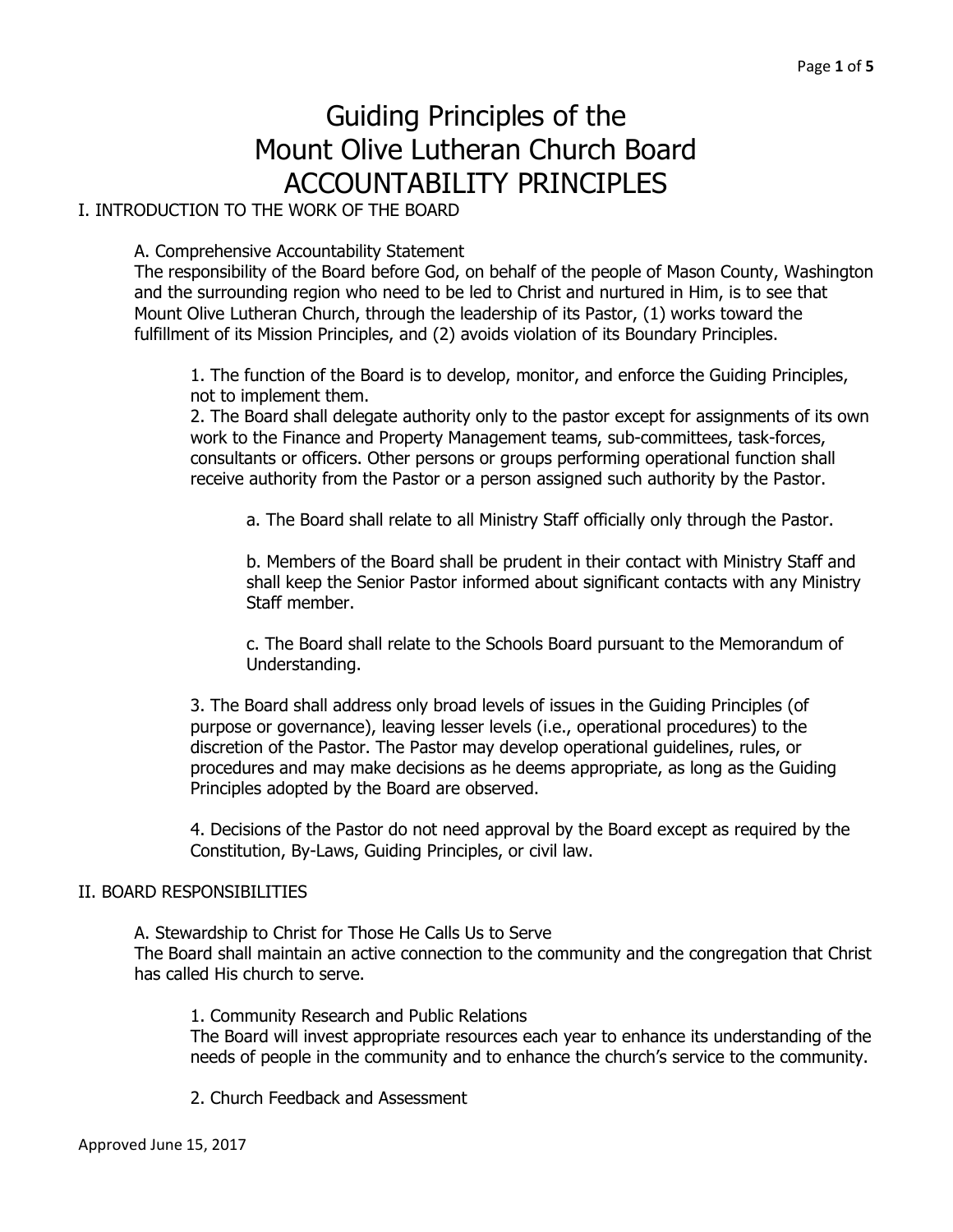The Board will collect input and feedback from church members, attenders, and nonreturning visitors to better understand their needs. Every three years or less the Board will consider a full church assessment.

## B. Responsibility of the President for Integrity of Process

The president enforces the integrity and fulfillment of the Board's process including the monitoring of Pastor performance. The president is authorized to use reasonable interpretation of the Accountability Principles to ensure the integrity of the Board's process. Questions regarding the By-Laws or Guiding Principles of the church will defer to the judgment of the Board.

## C. Cost of Governance

The Board will invest in its own governance capacity through training, outside expertise, research mechanisms, and meeting costs.

# III. BOARD MEMBER RESPONSIBILITIES

A. Under the teaching and guidance of the Pastor, the Board will continually seek the wisdom and leading of Christ as the Lord of the church. To this end, significant time will be given to prayer and study of Scripture during Board meetings.

B. Board members shall actively participate in the worship, Christian growth, and serving activities of Mount Olive Lutheran Church. Board members shall seek to develop their own personal spiritual life through the use of devotions, prayer, Bible study, the practice of Christian stewardship and service.

C. Board members shall seek to grow as Christian leaders by continually striving to increase their understanding of the theology, mission, and ministry of Mount Olive Lutheran Church.

D. Board members shall attend and participate in all scheduled Board meetings, not missing more than two consecutive meetings without a valid excuse reported to the president.

E. Board members shall relate to each other as members of the Body of Christ with openness, integrity, honesty, and Christian love.

F. Board members shall be open to opinions and concerns that may be expressed to them by members of the congregation. Board members may share this information with the president and the Board as a whole when deemed appropriate.

G. Board members shall maintain confidentiality when indicated or appropriate.

H. Members of the Board must demonstrate supreme loyalty to the interests of Christ regarding those whom he has called his church to serve (Matt. 28:18-20). This loyalty supersedes any personal or group interest.

I. A member must disclose any actual or perceived fiduciary conflicts of interest and withdraw from any decision-making affected by it.

J. The Board speaks as a whole. Members of the Board shall honor the principles and decisions of the Board acting as a whole.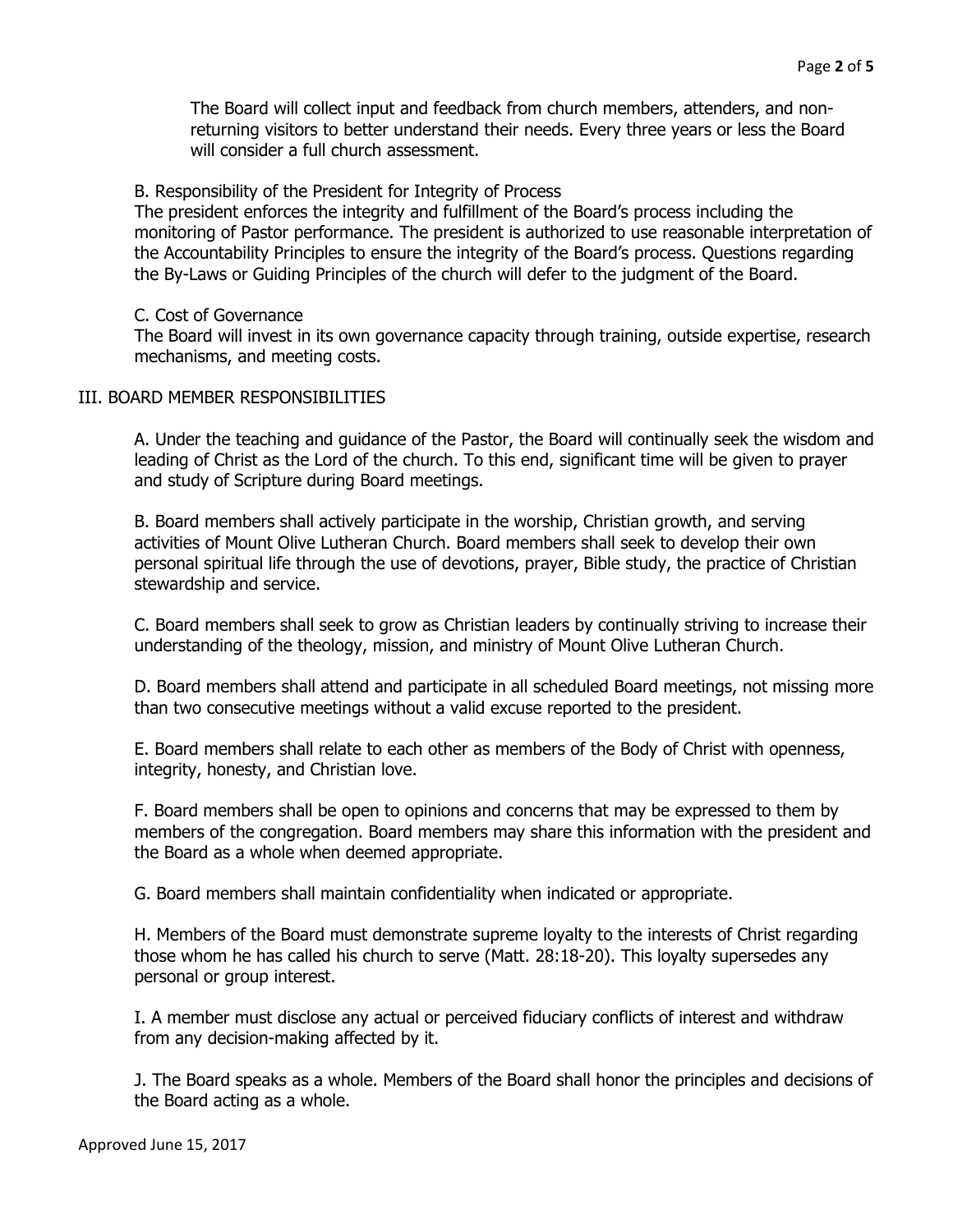K. Board members who violate any of these policies shall be subject to review and action by the Board as a whole.

## IV. BOARD MEETINGS

A. The Board shall conduct itself with discipline and integrity with regard to its own process of governance.

- B. The board will govern with an emphasis on:
	- 1. Outward vision rather than internal preoccupation
	- 2. Encouragement of diversity in viewpoints
	- 3. Strategic leadership more than administrative detail
	- 4. Clear distinction of Board and Ministry Staff roles
	- 5. Collective rather than individual decisions
	- 6. The future rather than the past or present
	- 7. Proactivity rather than reactivity

## C. Board Role

1. The primary role of the Board shall be to provide accountability and support for the Senior Pastor through development of, and ongoing adjustment to, the Guiding Principles. In addition, the Board shall exercise authority granted to it in the By-Laws and not delegated to the Pastor.

2. Meetings shall be conducted under in a Christ-like and orderly manner. The Board President and the Pastor shall be responsible for preparation of the agenda and determining content of the meeting. Board members shall bring policy items to the Board through the Pastor and Board president, preferably prior to the meeting, for consideration as agenda items. The Secretary shall maintain minutes of the scheduled meetings.

The meeting agenda of the Board shall include:

- a. Opportunity for growth in the theology and mission of the church
- b. Previous meeting minutes
- c. The Pastor's report
- d. Policy and governance review and issues

e. Periodic reports from its own subcommittees or task forces, or Ministry Staff members as requested or as required by the Guiding Principles

3. Guiding Principles are to be active and dynamic. They are to be reviewed, changed, and refined as needed. There shall be an annual review of all Guiding Principles with emphasis on how they affect the ministry and mission of the congregation.

4. The Board shall keep the congregation informed of its activities when relevant.

## V. MONITORING THE PERFORMANCE OF THE PASTOR

#### A. Unity of Control

Only decisions of the Board acting as a whole are binding on the Pastor.

B. Accountability of the Pastor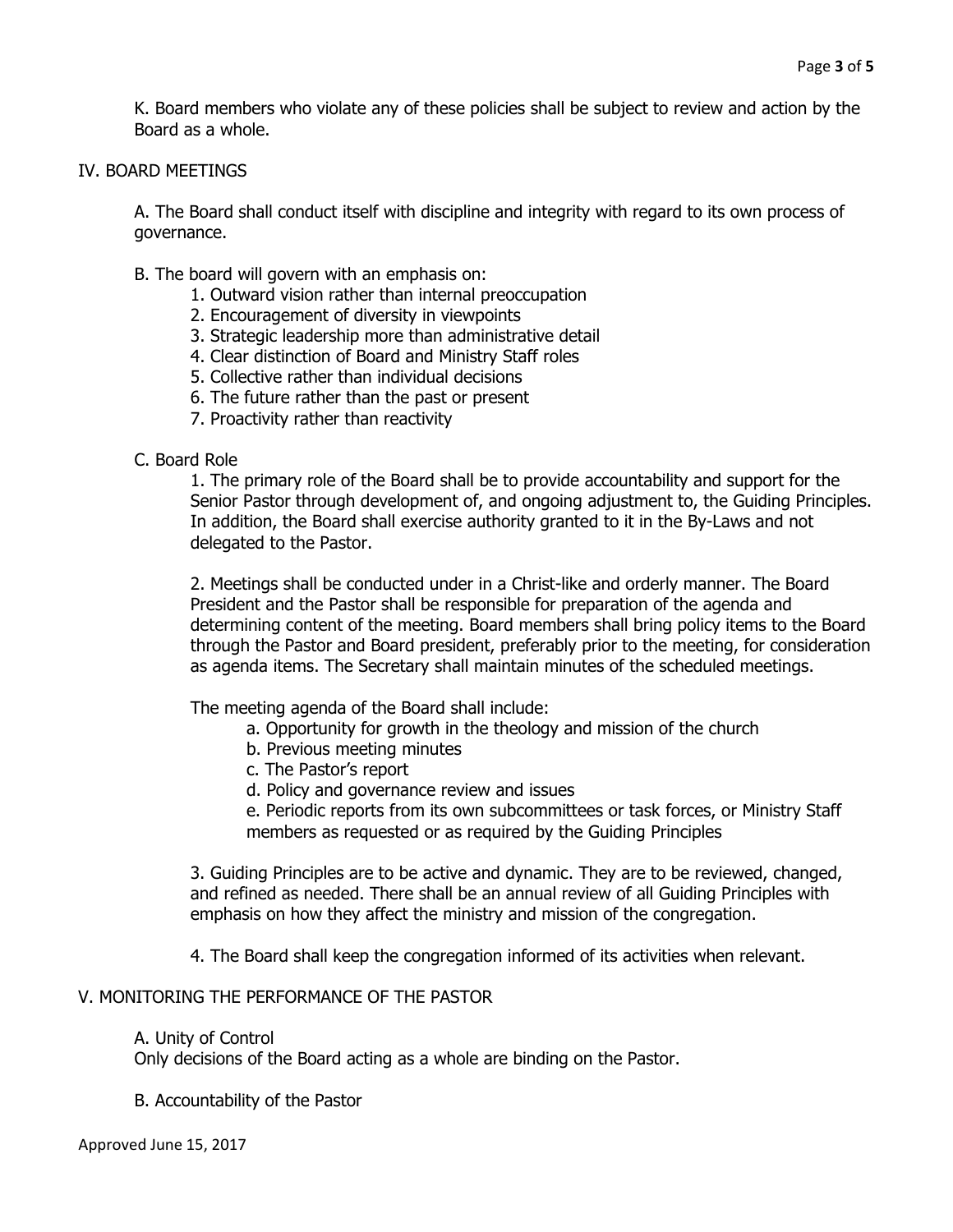# C. Delegation to the Pastor

The Board will instruct the Pastor through written Guiding Principles that prescribe the mission to be achieved and establish the boundaries, allowing the Pastor to use reasonable interpretation of these principles.

# D. Performance of the Pastor

Systematic and careful monitoring of the Pastor's performance will be solely against his expected performance which is congregational accomplishment of the Board's Mission Principles and church operation within the Board's Boundary Principles.

# E. Annual Goals of the Pastor

The Pastor will be required to write measurable goals each year that correspond to each of the Board's four Mission Principles (Making Disciples, Loving Disciples, Growing Disciples, Serving Disciples). The goals set by the Pastor for each year will be brought to both the Board and the Board of Elders. Together they will be reviewed and finalized.

# F. Annual Review of the Pastor

Each year the Board shall assess the results achieved by the Pastor on each of the annual strategic goals, as well as his compliance with the Boundary Principles, with a written performance review based on the Mission and Boundary Principles. This review will be completed by the Board President under the direction of the Board. This review shall include input from the Board of Elders.

## G. Salary Review

A salary review will occur on an annual basis in association with the budget process based on the results of the Pastor's performance review with due regard to District Guidelines and the financial status of the congregation. The monitoring of the Pastor's performance will be on the accomplishment of the Mission Principles within the Board's Boundary Principles.

# VI. EXCEEDING THE BOUNDARY PRINCIPLES

A. The Pastor shall give an immediate notice to the Board President if any Boundary Principles have been recognized to have been exceeded. If the Boundary Principles have been exceeded for an excessive period of time and have gone unnoticed, the Pastor will develop a better monitoring system for the future.

B. The Pastor shall take the necessary action within the Boundary Principles and shall report the results to the Board:

1. If the exceeded Boundary Principle is not immediately correctable, the Pastor shall establish and implement corrective actions, reporting them and gaining approval of a deadline from the Board for complete correction.

a. The Pastor shall continue to report in a timely fashion on the actions taken and their results until the exceeded boundary is corrected.

b. The Pastor shall give immediate notice when it is recognized that a deadline will be missed, and a new plan for action shall be formulated if the delay is excessive.